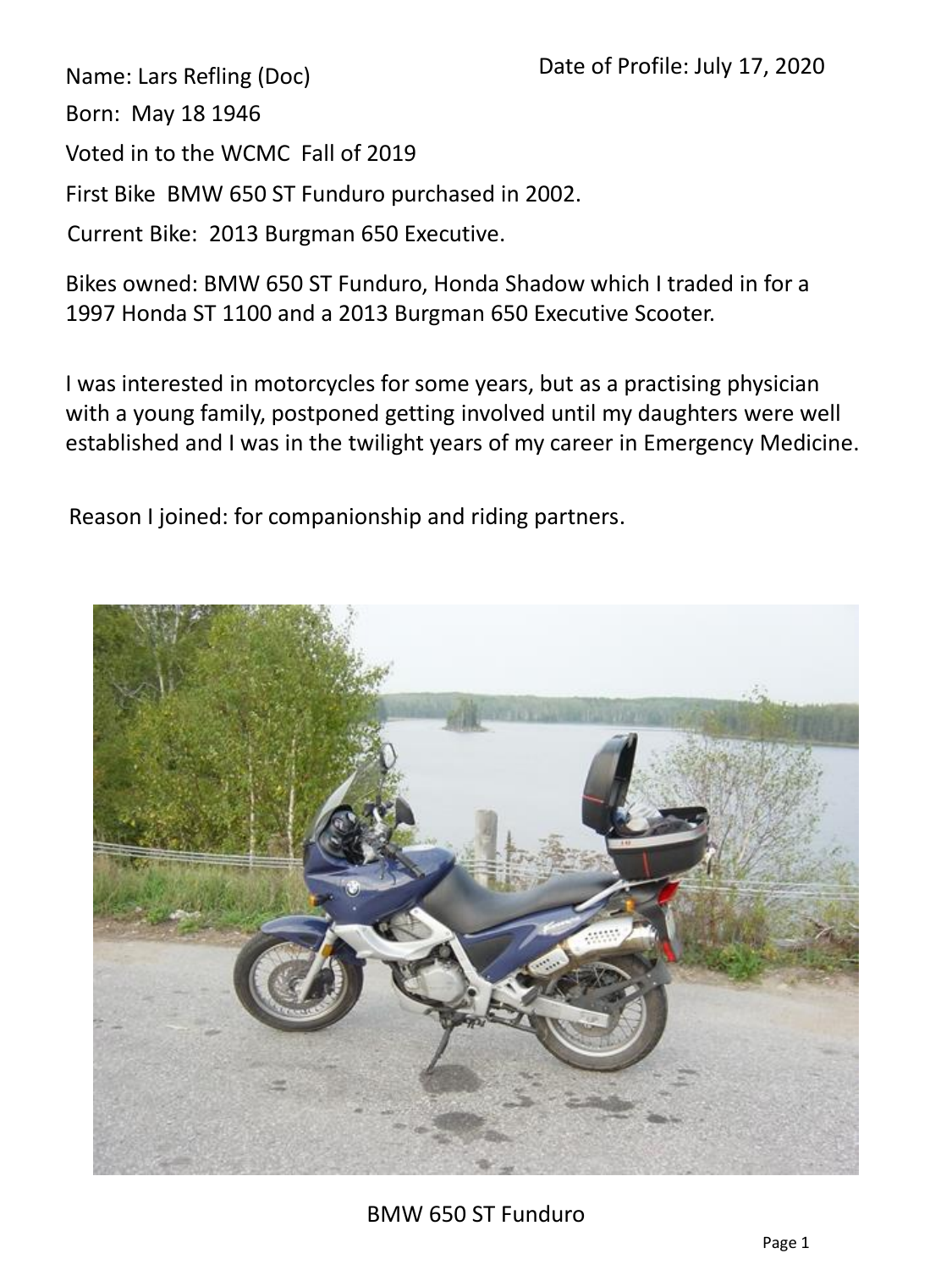

## Honda Shadow

After the BMW purchase, I bought a Honda Shadow which I traded in for a 1997 Honda ST 1100. This was a great sport touring bike and in the summers from 2005 to 2008 I would ride it up to my job in Sioux Lookout- 2000 km one way( a two day ride), every month. I even rode it up to Yellowknife, NWT, for a locum in their Emergency Dept. Unfortunately, it was totalled when someone blew through a stop sign in front of me on the Trans Canada Highway near Dryden. I was able to swerve around them, but reflexively hit the brakes(no ABS) and low sided, skidding across the highway into the ditch. I escaped with multiple bruises, a forearm abrasion, dislocated right great toe and broken right ankle. When the ambulance and paramedics arrived, I asked them to pull on my great toe, which was quite painful, to reduce the dislocation but they wouldn't do so because it was "not in their job description", so I had to do it myself. You could probably find my account of the accident with photos on the internet. The vehicle responsible slowed but didn't stop and the police never found the guilty party.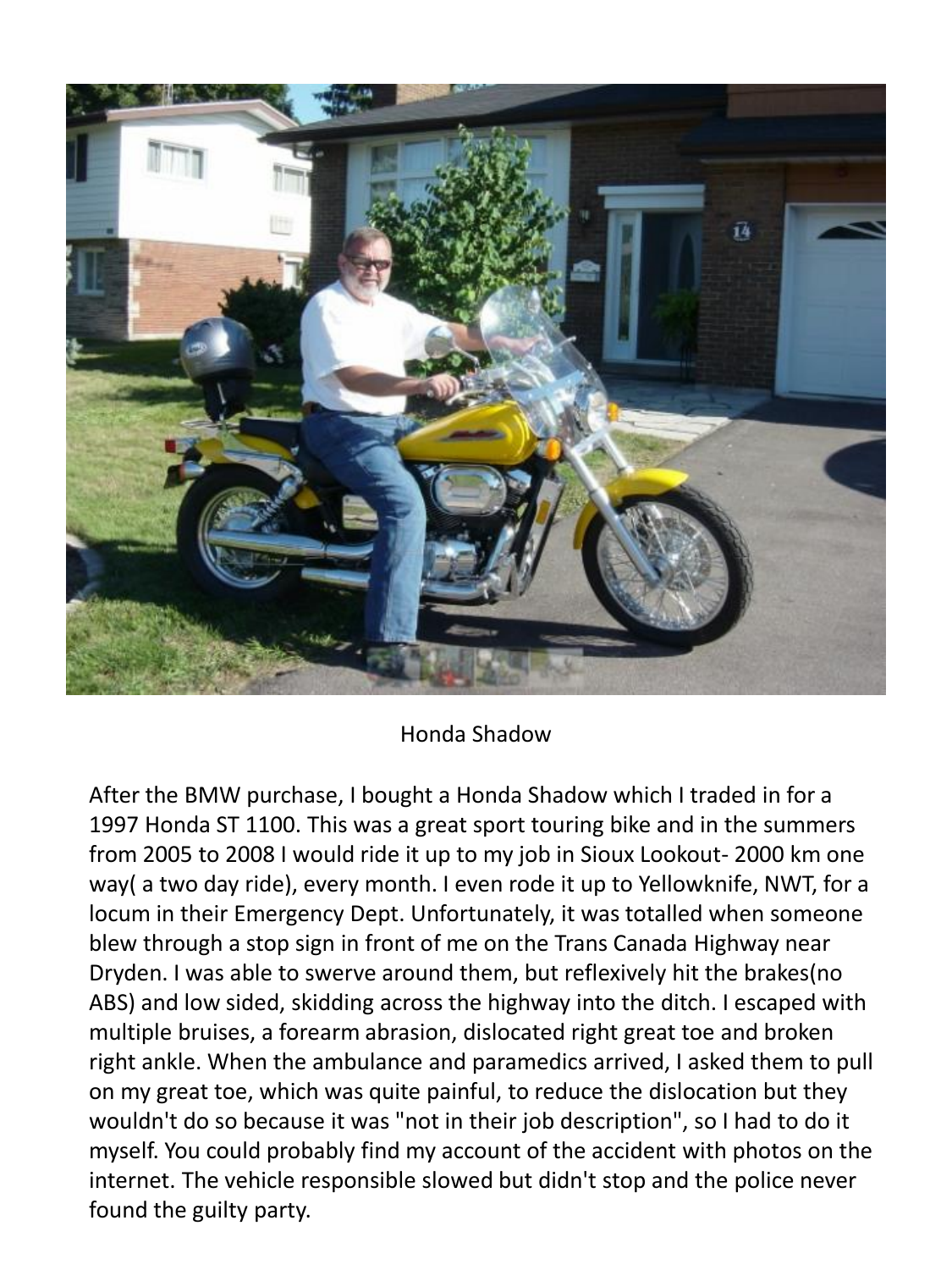

1997 Honda ST 1100



2013 Burgman 650 Executive Scooter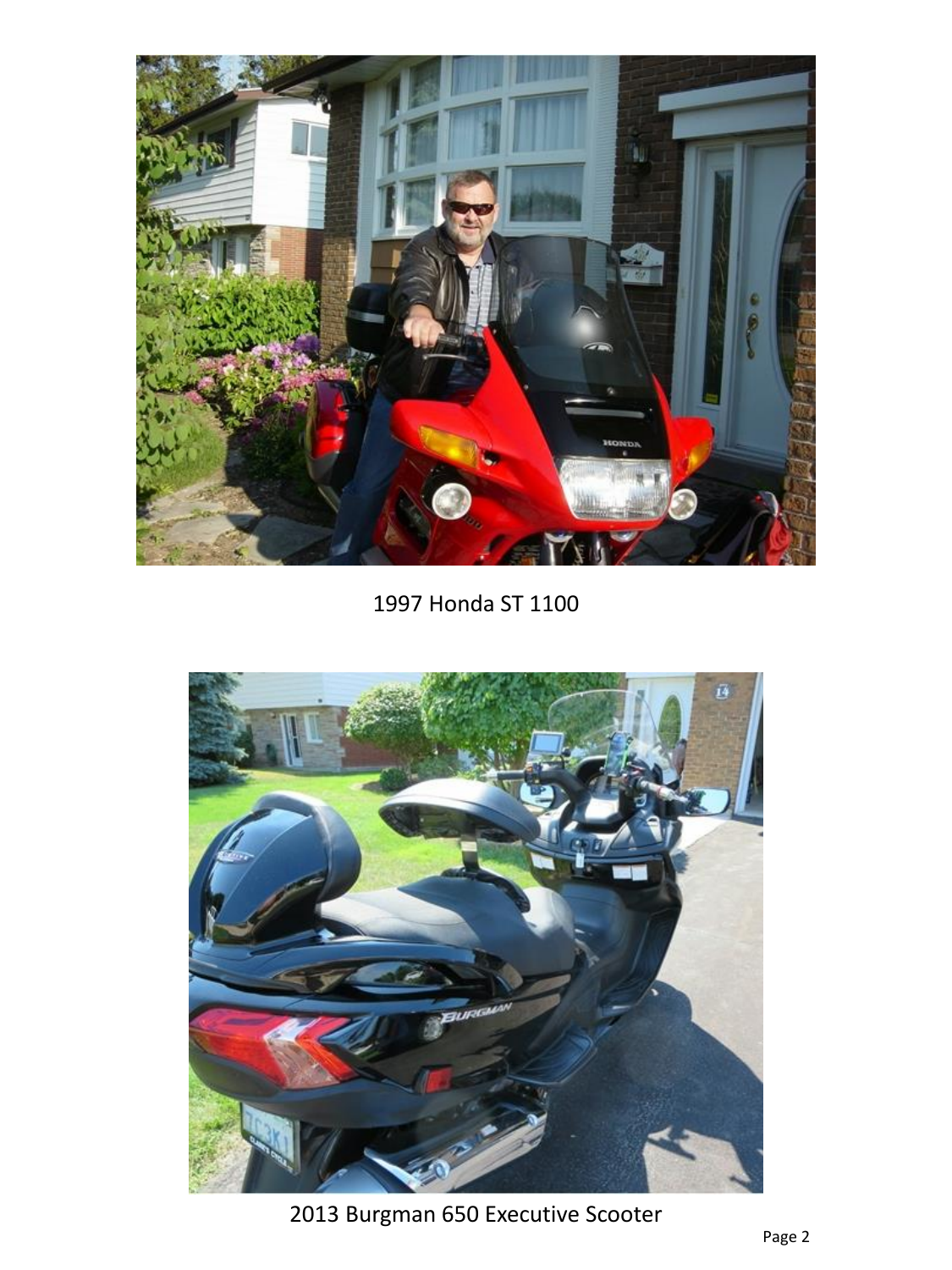I retired due to a lower back disability in December 2015 and resigned my licence to practice Medicine in May 2018, after 44 years in the trenches.

Don't hesitate to approach me with medical questions and I'll try to give general advice.



This is a picture of me when I was working as a ships physician on the Wind Surf.

If anyone is interested, I've also included a brief personal biography that I gave to my patients during my last 6 months of work in a Walk-In clinic in Welland. See below.